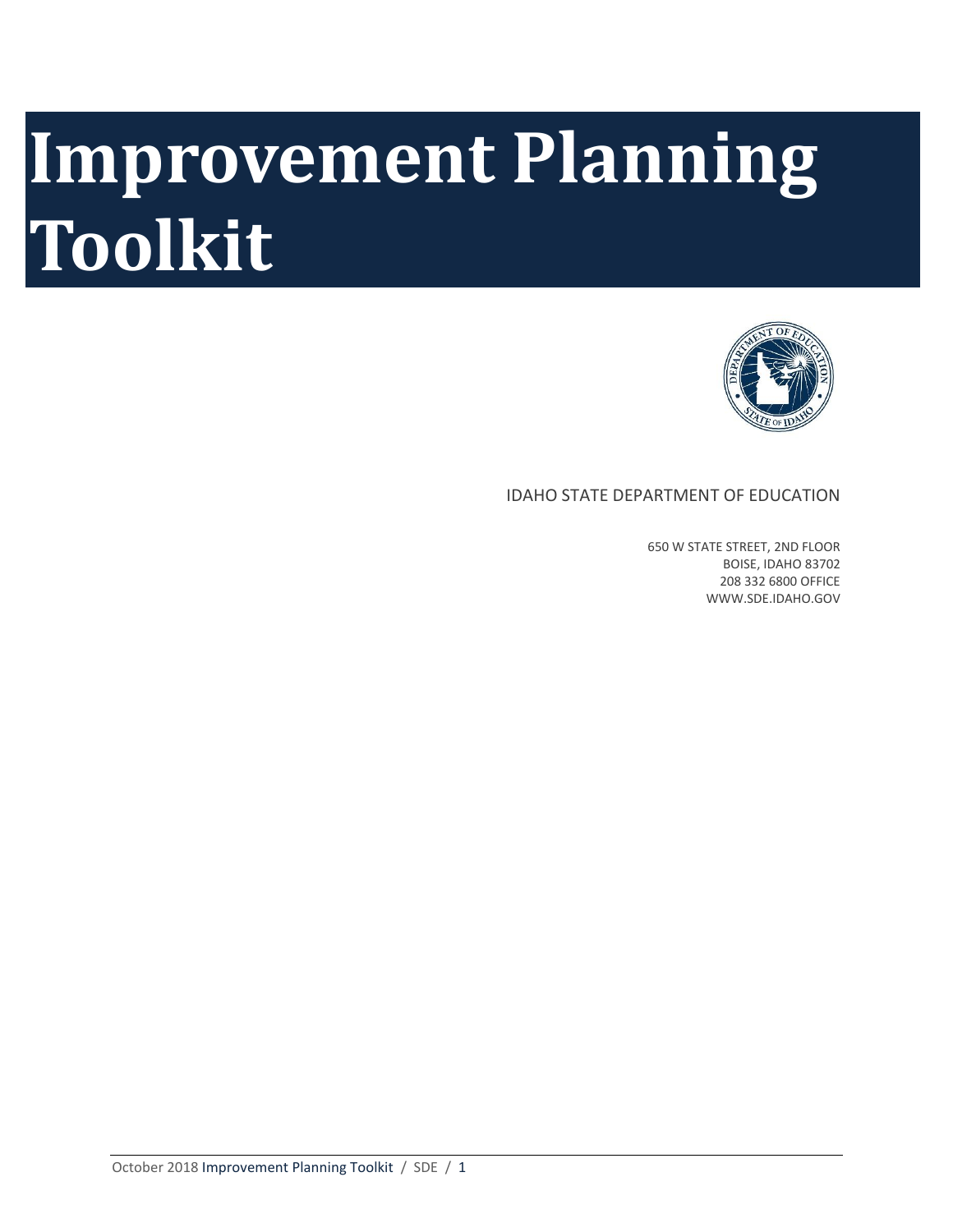## **ACCOUNTABILITY PLAN**

The new state accountability system was established through the rulemaking process in 2016 and accepted by the Legislature in 2017, becoming effective for the 2017-2018 school year. The accountability system includes all federally required indicators, groups schools into three categories, and then divides the indicators between student achievement and school quality within each category. The majority of the federally required indicators fall under student achievement; however, states are required to have at least one non-academic school quality indicator.

The state completed the first cycle of identification of schools for Comprehensive Support and Improvement and schools for Targeted Support and Improvement in August 2018. Idaho's philosophy was to create a system of school identification that allowed ISDE to identify schools for improvement if they are both the lowest performing in the state.

## **CSI IDENTIFICATION**

**Comprehensive Support and Improvement (CSI)** identification is based on the performance of schools on four academic indicators and one school quality/student success indicator. Using a composite of the performance indicators, the lowest performing schools were identified. Additional Information regarding CSI identification can be found at:

[http://Idaho Accountability Webpage](http://www.sde.idaho.gov/assessment/accountability/index.html) 

[http://Idaho CSI-Up Identified Schools List](http://www.sde.idaho.gov/assessment/accountability/files/accountability-results/2018/Schools-identified-for-comprehensive-support-and-improvement.xls) 

# **CSI GRAD IDENTIFICATION**

**Comprehensive Support and Improvement Graduation (CSI Grad**) identification was based on three years of graduation rates averaged and any high school with a rate lower than 67% was identified. Additional information regarding **CSI Grad** identification can be found at:

[http://Idaho Accountability Webpage](http://www.sde.idaho.gov/assessment/accountability/index.html) 

[http://Idaho CSU-Grad School Identification List](http://www.sde.idaho.gov/assessment/accountability/files/accountability-results/2018/Schools-identified-for-grad-rate-less-than-67-percent.xls)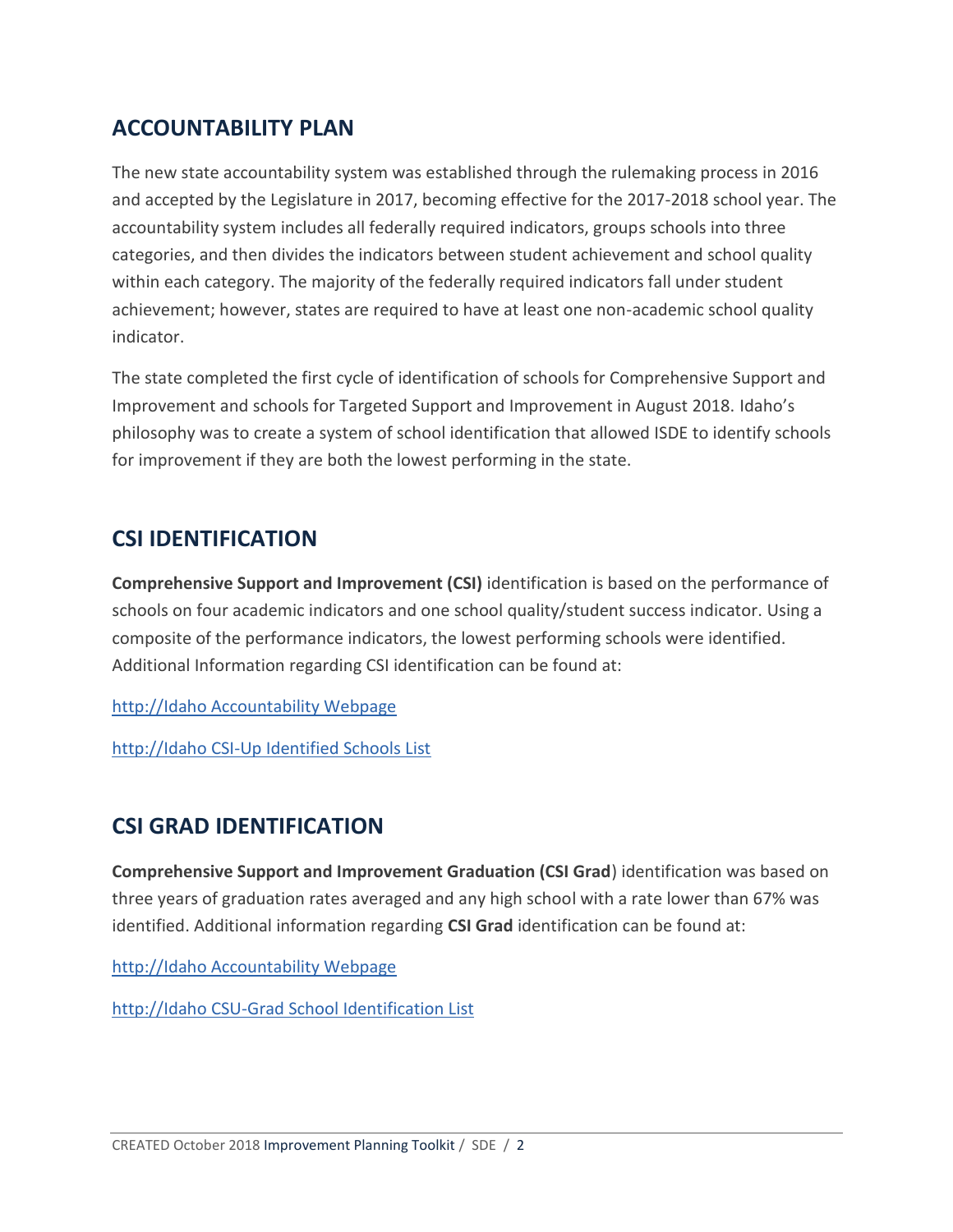## **TSI IDENTIFICATION**

**Targeted Support and Improvement (TSI)** identification used an analysis of performance gaps between groups of students; Economically Disadvantaged vs. Not Economically Disadvantaged, English Learners vs. Not English Learners, Students with Disabilities vs. Students without Disabilities, American Indian vs. Not American Indian, Asian vs. Not Asian, African American vs. Not African American, Hawaiian or Pacific Islander vs. Not Hawaiian or Pacific Islander, Hispanic vs. Not Hispanic, Multiracial vs. Not Multiracial, White vs. Not White. To be identified for TSI, the performance gap in a comparison group needed to be 35 percentage points or higher for three consecutive years (2016/2017/2018). Additionally, both sides of the comparison (e.g. students with disabilities and students without disabilities) had to have at least 20 students in each year. Additional Information regarding **TSI** identification can be found at:

[http://Idaho Accountability Webpage](http://www.sde.idaho.gov/assessment/accountability/index.html) 

[http://Idaho TSI School Identification List](http://www.sde.idaho.gov/assessment/accountability/files/accountability-results/2018/2018-Targeted-Support-and-Improvement-Summary.pdf)

[http://Idaho TSI School Identification Spreadsheet](http://www.sde.idaho.gov/assessment/accountability/files/accountability-results/2018/2018-TSI-Measure-Summary.xlsx)

## **ATSI IDENTIFICATION**

**Additional Targeted Support and Improvement (ATSI)** calculations use the same methodology that identified schools for Comprehensive Support and Improvement (CSI) but among student subgroups, rather than all students. Schools were identified for **ATSI** if the composite of the performance indicators for any of the subgroups was below that for the highest performing school in the bottom 5% of the CSI schools. Additional Information regarding **ATSI** identification can be found at:

[http://Idaho Accountability Webpage](http://www.sde.idaho.gov/assessment/accountability/index.html) 

[http://Idaho ATSI School Identification List](http://www.sde.idaho.gov/assessment/accountability/files/accountability-results/2018/2018-ATSI-Summary.pdf)

[http://Idaho ATSI School Identification Spreadsheet](http://www.sde.idaho.gov/assessment/accountability/files/accountability-results/2018/2018-ATSI-Identifications.xlsx)

#### **IMPROVEMENT PLANNING**

Any school with one or more **TSI** or **ATSI** identification will be required to develop and implement an improvement plan that is aligned to the long-term goals for the state (see appendix A), and approved by their LEA as outlined in Idaho's ESSA plan: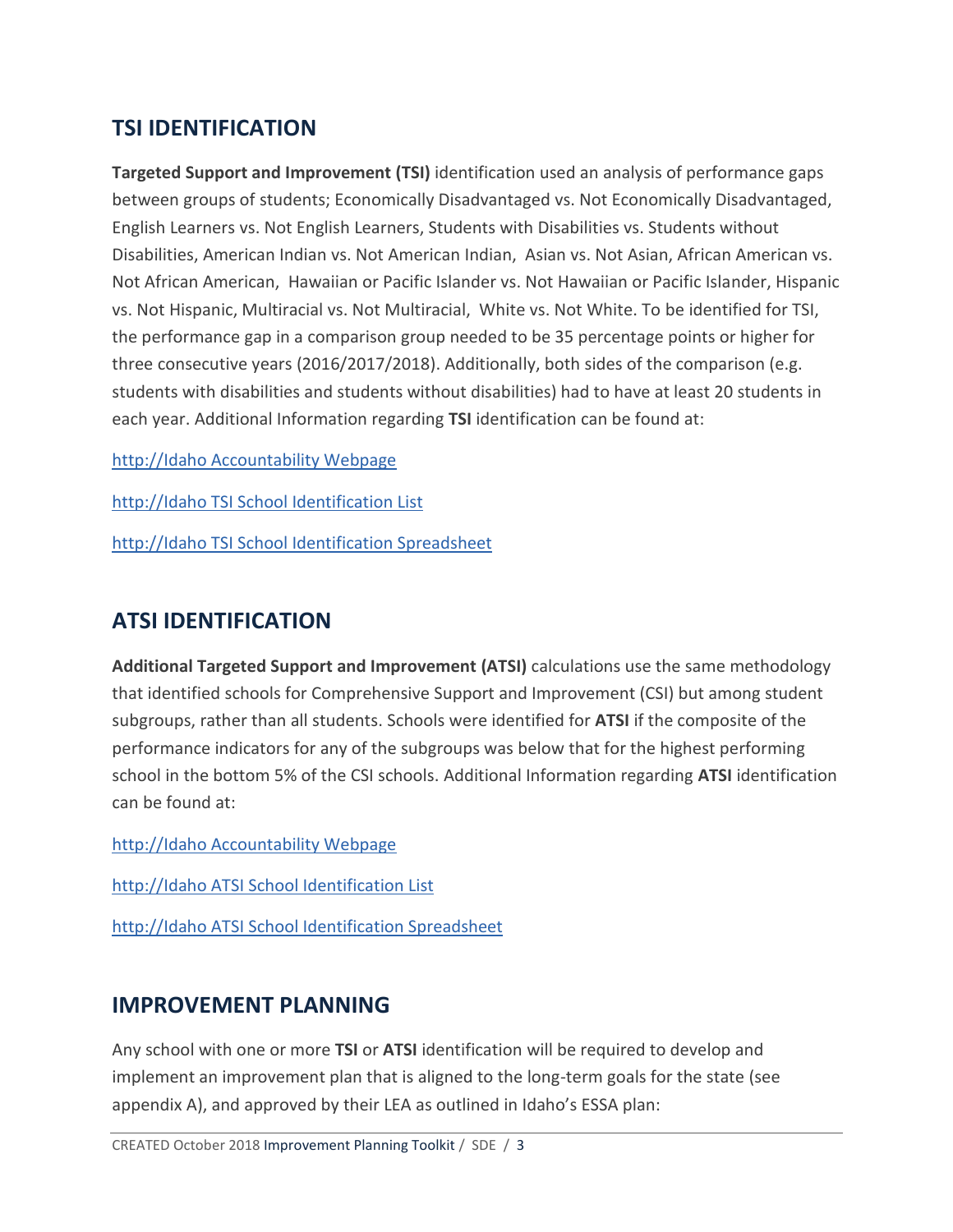- A. Schools will develop and implement a plan involving stakeholders that include principals and other school leaders, teachers and parents
- B. The plan is written to improve student outcomes based on the indicator in the statewide accountability system for each subgroup of students that was the subject of the notification. The plan must:
	- i. Be informed by all indicators including student performance against longterm goals.
	- ii. Include evidence-based interventions
	- iii. Be approved by the LEA prior to implementation
	- iv. Be monitored upon submission and implementation by the LEA
	- v. Result in additional action following unsuccessful implementation of such plan after a number of years determined by the LEA

Schools identified as **CSI** are required to complete their improvement plan utilizing the state provided Schoolwide/ Improvement Plan (SWIP) located at [SWIP Tool Online Access](http://apps.sde.idaho.gov/SWIP/Home/Home).

Schools with a **TSI** or **ATSI** identification may also choose to utilize the SWIP tool or may elect to meet the above plan requirements in any format accepted by their LEA. **A school having multiple identifications will need to ensure their plan meets the criteria of each requirement under ESSA.**

Schools should begin the planning process by analyzing data specific of the overall or sub group identification(s). Data can be accessed through Test Information Distribution Engine (TIDE).

The SWIP tool is outlined in appendix B. Note that TIDE data is pre-populated into the SWIP tool.

#### Example improvement planning process for TSI or ATSI Only:

**#1. Review the TSI or ATSI measure summary documents using the links below:** 

[http://Idaho TSI School Identification Spreadsheet](http://www.sde.idaho.gov/assessment/accountability/files/accountability-results/2018/2018-TSI-Measure-Summary.xlsx)

[http://Idaho ATSI School Identification Spreadsheet](http://www.sde.idaho.gov/assessment/accountability/files/accountability-results/2018/2018-ATSI-Identifications.xlsx)

**#2 Complete an analysis of school level data related to the sub group of students that were the subject of the notification. Data can be found in TIDE.**

**#3: In accordance with requirement (a) schools gather stakeholders to develop and implement a plan aligned to the long term goals for the state. Resources for writing SMART goals and identifying evidence based practices can be found in Appendix C.**

**#4 Write a plan to improve student outcomes based on the indicator in the statewide**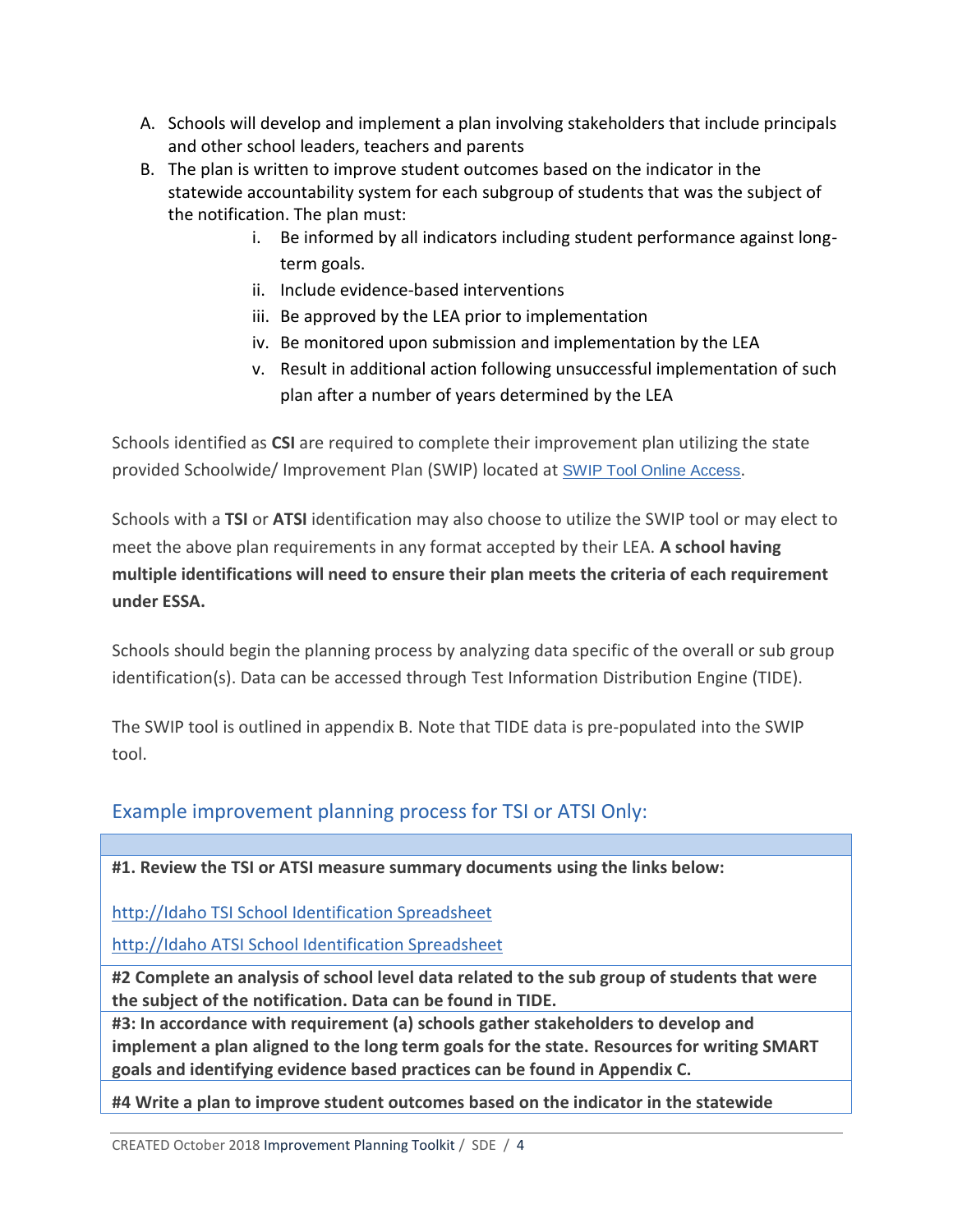| accountability system for each subgroup of students that was the subject of the notification<br>$(b - vi)$                                           |                                                                                                                                                                 |  |
|------------------------------------------------------------------------------------------------------------------------------------------------------|-----------------------------------------------------------------------------------------------------------------------------------------------------------------|--|
| Schools already using the SWIP tool                                                                                                                  | Schools who have not previously used the<br><b>SWIP tool</b>                                                                                                    |  |
| Open the SWIP tool and select to change the<br>year from 2017-2018 to 2018-2019.                                                                     | Contact your LEA SWIP administrator and<br>request your school be added to the                                                                                  |  |
| Complete the sections of the plan that are                                                                                                           | application.                                                                                                                                                    |  |
| applicable to the TSI planning requirements<br>outlined above (see b i-v).                                                                           | Have your LEA SWIP administrator add a SWIP<br>School Editor for your school.                                                                                   |  |
| In all other sections write in "see 2017-2018<br>SWIP plan." This will allow the system to<br>create the new plan without duplication of<br>efforts. | Complete the sections of the plan that are<br>applicable to the TSI planning requirements<br>outlined above (see b i-v).                                        |  |
| Note: Schoolwide schools may also use the<br>SWIP for the annual Schoolwide Plan<br>Evaluation.                                                      | In all other sections write in "NA" This will<br>allow the system to create the plan without<br>the full requirements of Title 1-A schools<br>serving students. |  |
| #5: Schools must submit their TSI & ATSI plan to the local LEA to be approved prior to                                                               |                                                                                                                                                                 |  |

**implementation. Note that schools are not required to submit these plans to the state.**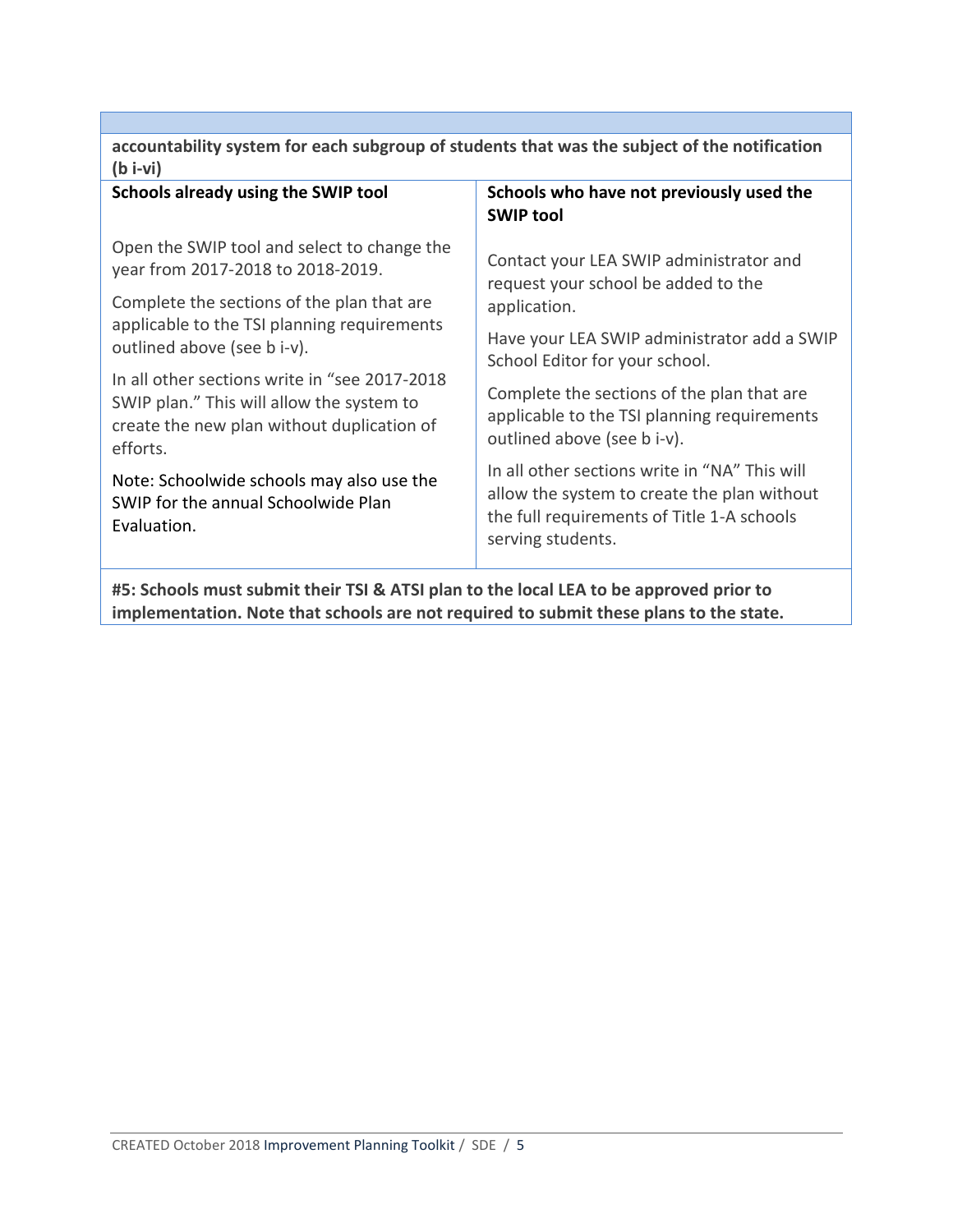# **STATE SUPPORTS & CONTACTS**

The chart below details state department contacts for questions regarding CSI, TSI and ATSI identifications and planning support.

| <b>Name &amp; Contact Information</b>                            | <b>Support Role</b>                                   |
|------------------------------------------------------------------|-------------------------------------------------------|
| Karen Seay, kseay@sde.idaho.gov, 208-332-6978                    | Director, Federal Programs                            |
| Tyson Carter, tcarter@sde.idaho.gov, 208-332-6917                | Coordinator of School<br>Improvement (CSI-Up Contact) |
| Michelle Clement Taylor, mtaylor@sde.idaho.gov, 208-<br>332-6963 | Coordinator, ESSA (CSI Grad<br>Contact)               |
| Alayna Gee, agee@sde.idaho.gov, 208-332-6979                     | Coordinator, MTSS (TSI & ATSI<br>Contact)             |
| Kathy Gauby, kgauby@sde.idaho.gov, 208-332-6889                  | Coordinator, Title I-A (SWIP<br>Contact)              |
| Karlynn Laraway, klaraway@sde.idaho.gov, 208-332-6976            | Director, Assessment                                  |
| Kevin Whitman, kwhitman@sde.idaho.gov, 208-332-6893              | Coordinator, Data and Analysis<br>(TIDE Contact)      |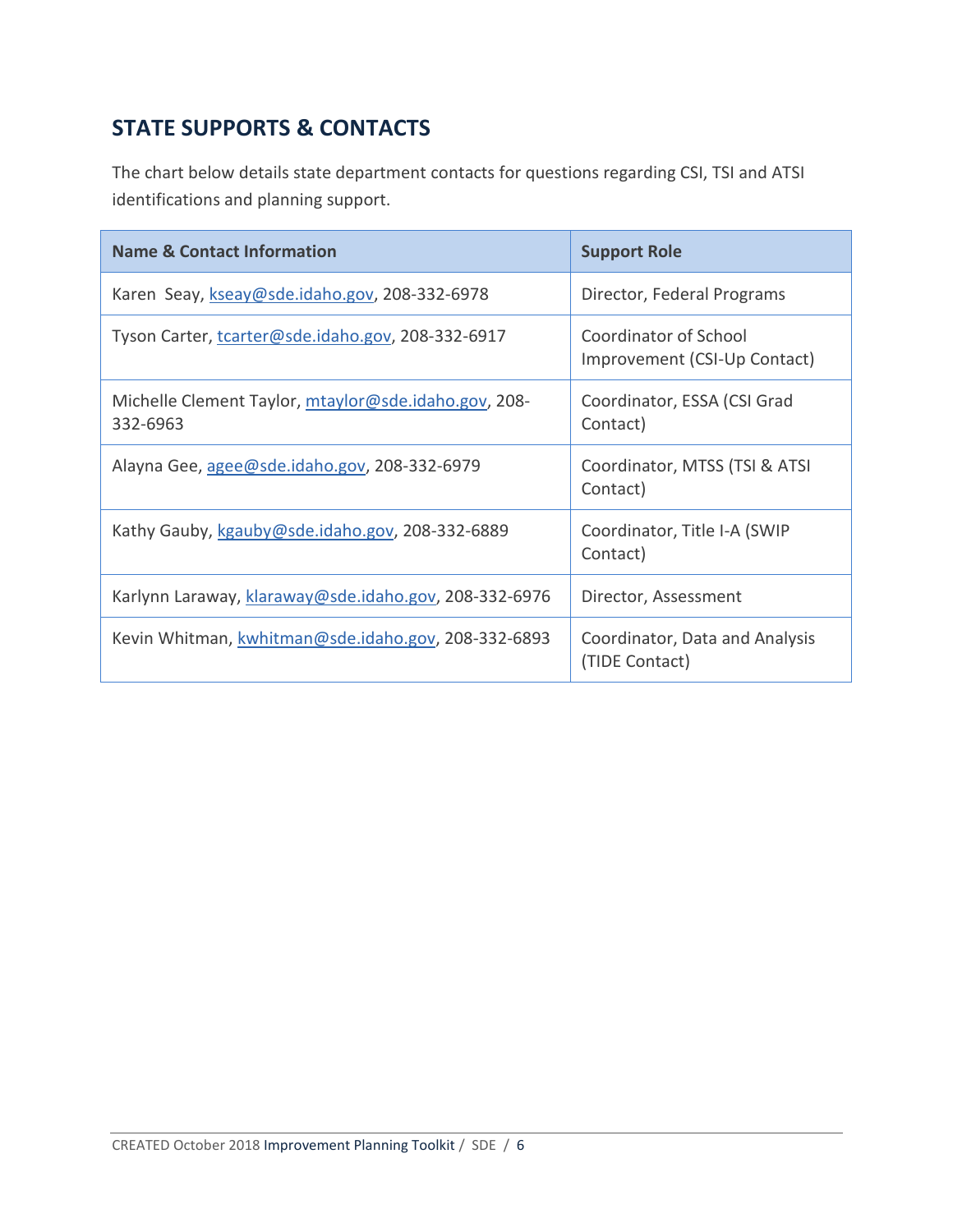# **APPENDIX A: STATE LONG-TERM GOALS**

Idaho's long-term goal for English/Language Art and Mathematics is to reduce the percentage of non-proficient students by 33% over six years. "Proficient" means that a student has met or exceeded grade level standards in a specific subject as determined by performance on the associated assessment. The below long-term goals result in closing achievement gaps, especially for student groups that currently show the lowest achievement.

| <b>ELA/Literacy</b>                         | 2016 Baseline | <b>Long-term Goal 2022</b> |
|---------------------------------------------|---------------|----------------------------|
| <b>All Students</b>                         | 53.0%         | 68.7%                      |
| Economically disadvantaged                  | 40.6%         | 60.4%                      |
| Students with disabilities                  | 15.0%         | 43.3%                      |
| <b>English learners</b>                     | 6.9%          | 37.9%                      |
| <b>Black/African American</b>               | 34.1%         | 56.1%                      |
| Asian or Pacific Islander                   | 65.0%         | 76.7%                      |
| American Indian or Alaskan<br><b>Native</b> | 30.6%         | 53.7%                      |
| Hispanic or Latino                          | 33.6%         | 55.7%                      |
| Native Hawaiian/Other Pacific<br>Islander   | 46.7%         | 64.5%                      |
| White                                       | 57.9%         | 71.9%                      |
| Two or More Races                           | 54.5%         | 69.7%                      |

| <b>Math</b>                | 2016 Baseline | <b>Long-term Goal 2022</b> |
|----------------------------|---------------|----------------------------|
| All Students               | 41.6%         | 61.1%                      |
| Economically disadvantaged | 30.3%         | 53.5%                      |
| Students with disabilities | 15.2%         | 43.5%                      |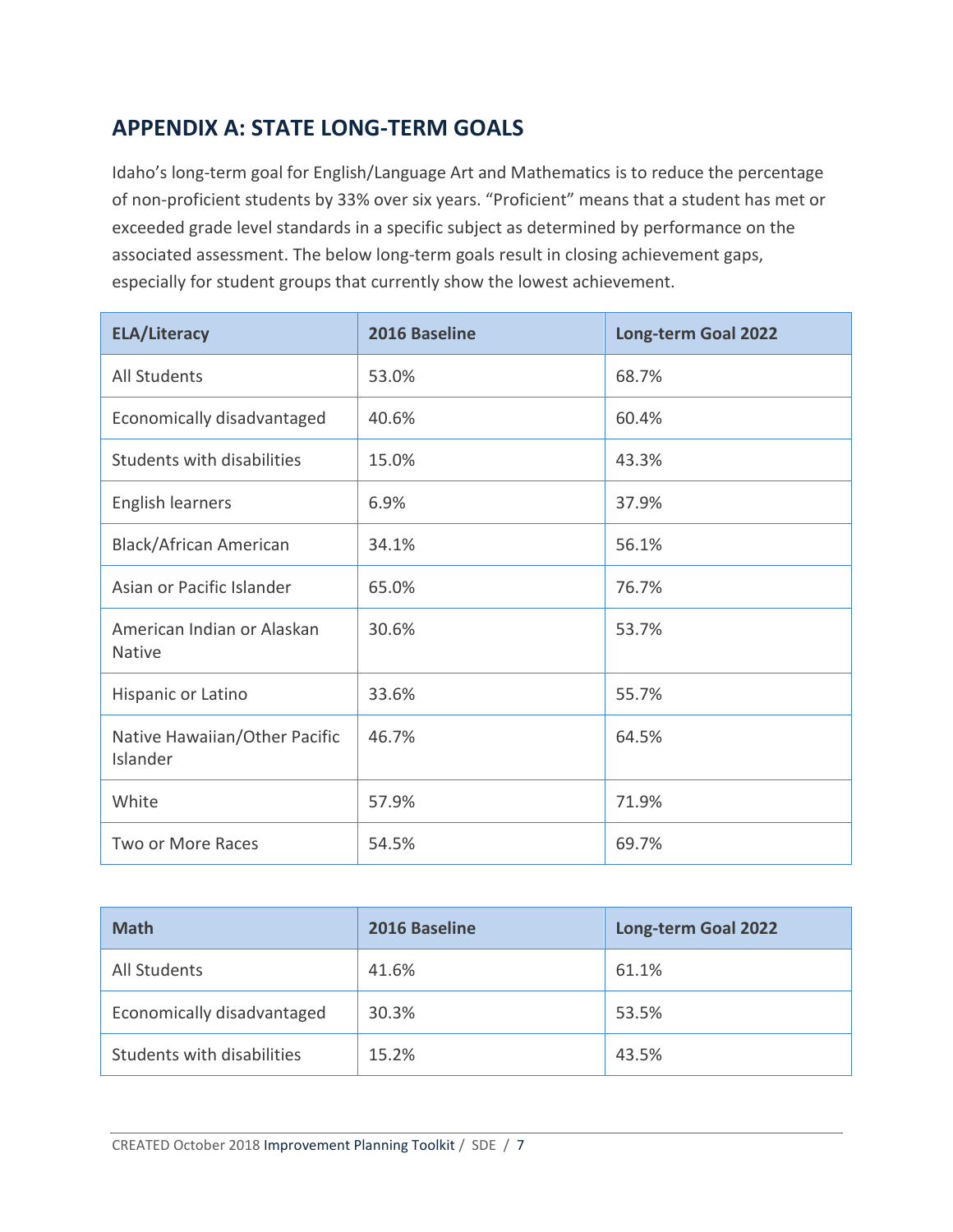| <b>Math</b>                                 | 2016 Baseline | <b>Long-term Goal 2022</b> |
|---------------------------------------------|---------------|----------------------------|
| English learners                            | 7.1%          | 38.1%                      |
| <b>Black/African American</b>               | 22.2%         | 48.1%                      |
| Asian or Pacific Islander                   | 56.8%         | 71.2%                      |
| American Indian or Alaskan<br><b>Native</b> | 19.4%         | 46.3%                      |
| Hispanic or Latino                          | 22.0%         | 48.0%                      |
| Native Hawaiian/Other Pacific<br>Islander   | 33.6%         | 55.7%                      |
| White                                       | 46.6%         | 64.4%                      |
| <b>Two or More Races</b>                    | 42.2%         | 61.5%                      |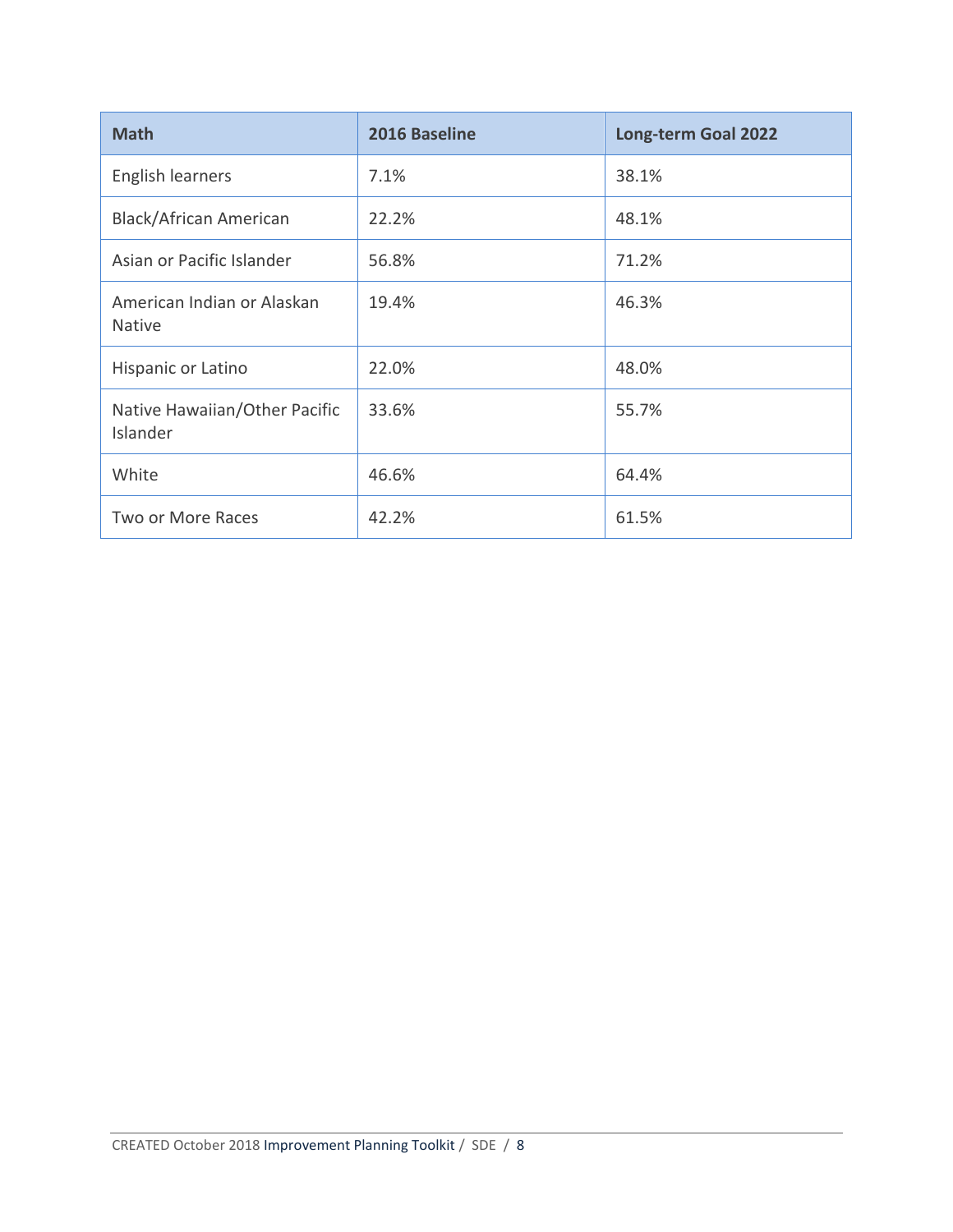### **APPENDIX B: SWIP TOOL COMPONENTS**

The SWIP tool is available to all schools to support and streamline improvement planning. Schools are not required to utilize this tool for **TSI** or **ATSI** planning.

#### **School-wide Improvement Plan (SWIP) Components**

- 1. Stakeholders
- 2. Needs Assessment
- 3. Plan Components
- 4. File Upload
- 5. Assurance/Submit

1. Including stakeholders is a required provision in TSI & ATSI improvement plans.

| Assessment                    | Plan<br>Components | Upload<br>Files |                                                                                                                                                                          |        |
|-------------------------------|--------------------|-----------------|--------------------------------------------------------------------------------------------------------------------------------------------------------------------------|--------|
|                               |                    |                 |                                                                                                                                                                          |        |
|                               |                    |                 |                                                                                                                                                                          |        |
| Print Preview<br>Save         |                    |                 |                                                                                                                                                                          |        |
|                               |                    |                 | The Schoolwide Improvement Plan requires the involvement of parents, members of the community, teachers, principals, paraprofessionals, administrators, other            |        |
|                               |                    |                 |                                                                                                                                                                          |        |
|                               |                    |                 | school leaders. As applicable, also include: tribes and tribal organizations, specialized instructional support personnel, technical assistance providers, school staff, |        |
|                               |                    |                 |                                                                                                                                                                          |        |
| students (Secondary Schools). |                    |                 | Please list stakeholders who were involved in the comprehensive needs assessment with a description of their position. Include teacher, principals, parents, and other   |        |
| school leaders.               |                    |                 |                                                                                                                                                                          |        |
|                               | Stakeholder Name   |                 | Position                                                                                                                                                                 | Remove |

2. TSI & ATSI planning encourages but does not require a needs assessment be completed.

| "                                                                                       |                          |
|-----------------------------------------------------------------------------------------|--------------------------|
| Plan<br>Stake<br>Upload<br>Needs<br><b>Holders</b><br>Components<br>Files<br>Assessment |                          |
| Print Preview Save                                                                      |                          |
| <b>School Leadership Team</b>                                                           | A                        |
| <b>DAMARIO TOP</b>                                                                      | $\sim$                   |
| <b>School and Community</b>                                                             | $\overline{\phantom{a}}$ |
| <b>Ciscovassin Topics</b>                                                               | $\sim$                   |
| <b>Academic Achievement</b>                                                             | $\overline{\phantom{a}}$ |
| <b>Cleansion Topics</b>                                                                 | $\checkmark$             |
| <b>Student Learning Needs</b>                                                           | $\overline{\phantom{a}}$ |
| <b>Cleansing Topics</b>                                                                 | $\checkmark$             |
| <b>Core Curriculum</b>                                                                  | ×                        |
| <b>Cinoussian Topics</b>                                                                | $\sim$                   |
| <b>Core Instruction</b>                                                                 | $\overline{\phantom{a}}$ |
| <b>Cleavasion Topics</b>                                                                | $\omega$                 |
| Alignment of teaching and Learning                                                      | $\overline{\phantom{a}}$ |
| <b>Cleansion Topics</b>                                                                 | $\sim$                   |
| <b>Universal Screening</b>                                                              | $\sigma$                 |
| <b>Cisaussian Topics</b>                                                                | $\sim$                   |
| <b>Tiered Instruction and Academic Interventions</b>                                    | $\overline{\phantom{a}}$ |
| <b>Cleavasion Topics</b>                                                                | $\omega$                 |
| <b>Learning Time</b>                                                                    | $\overline{\phantom{a}}$ |
| <b>Cleansing Topics</b>                                                                 | $\backsim$               |
| <b>Non-Academic Student Needs</b>                                                       | $\sim$                   |
| <b>Cinoussian Topics</b>                                                                | $\sim$                   |
| <b>Well-rounded Education</b>                                                           | $\overline{\phantom{a}}$ |
| <b>Cisaussian Topics</b>                                                                | $\sim$                   |
| <b>Additional Opportunities For Learning</b>                                            | $\overline{\phantom{a}}$ |
| <b>Cleavasion Topics</b>                                                                | $\sim$                   |
| <b>School Transitions</b>                                                               | $\overline{\phantom{a}}$ |
| <b>Cleansing Topics</b>                                                                 | $\sim$                   |
| <b>Professional Development</b>                                                         | $\overline{\phantom{a}}$ |
| Cinoussian Topics                                                                       | $\sim$                   |
| <b>Family and Community Engagement</b>                                                  | $\overline{\phantom{a}}$ |
| <b>Cisquasion Topics</b>                                                                | $\checkmark$             |
| Recruitment and Retention of Effective Teachers                                         | $\overline{\phantom{a}}$ |
| <b>Cloqueston Topics</b>                                                                | $\vee$                   |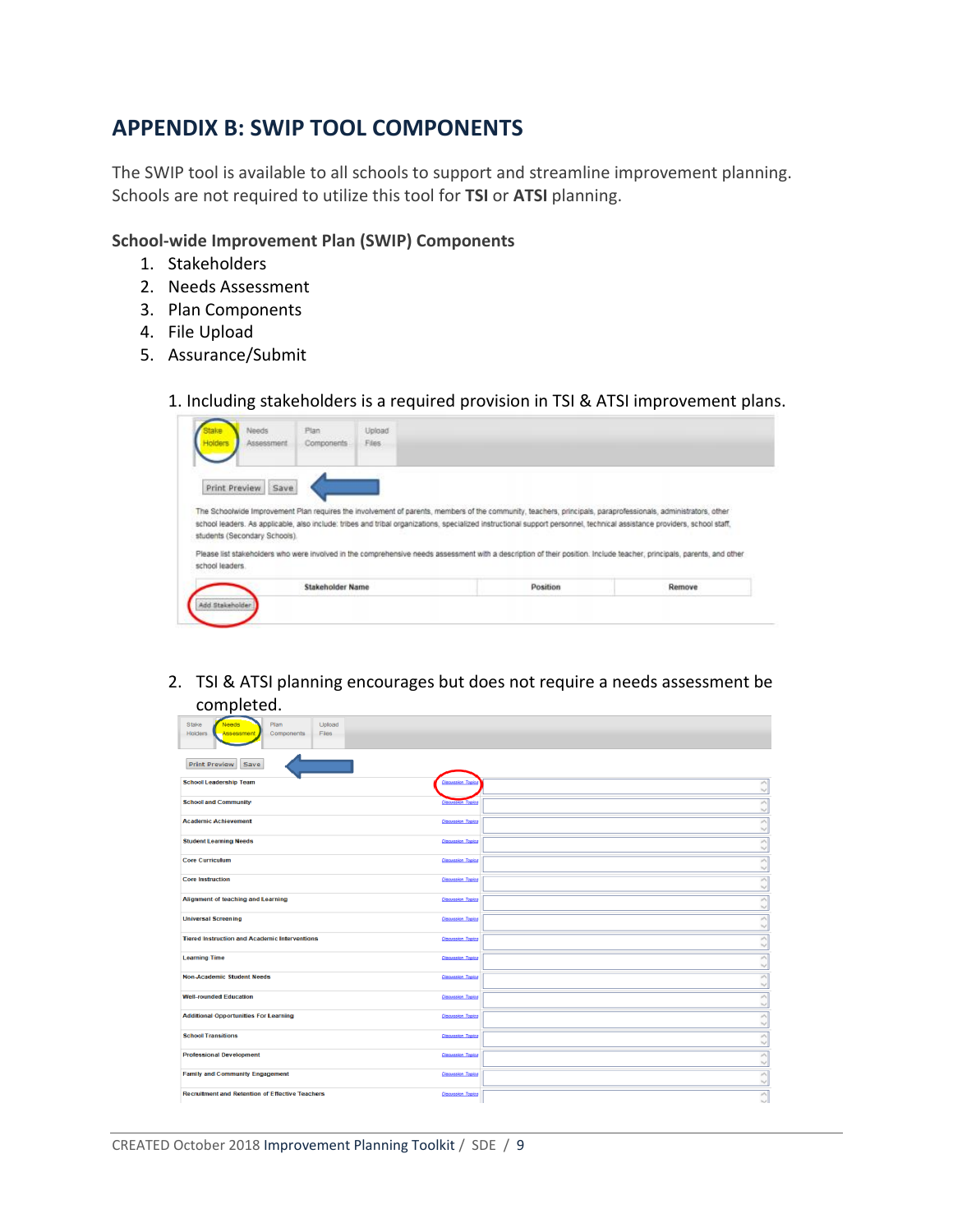3. TSI plans must include goals for each sub-group. The SWIP plan components section allows for the creation of multiple goals with aligned evidence based interventions. TSI & ATSI requires that interventions be evidence based.

ATSI requires an additional identification of resource inequities (#3 in plan components)

| Needs<br><b>Holders</b><br>Assessment                                                                                                                                                                                                                                                                                                                                                                     | Upload<br><b>Files</b> |                                                                                                                                                           |                   |
|-----------------------------------------------------------------------------------------------------------------------------------------------------------------------------------------------------------------------------------------------------------------------------------------------------------------------------------------------------------------------------------------------------------|------------------------|-----------------------------------------------------------------------------------------------------------------------------------------------------------|-------------------|
|                                                                                                                                                                                                                                                                                                                                                                                                           |                        |                                                                                                                                                           |                   |
| <b>Print Preview</b><br>Save                                                                                                                                                                                                                                                                                                                                                                              |                        |                                                                                                                                                           |                   |
| 1. Prioritized Needs:                                                                                                                                                                                                                                                                                                                                                                                     |                        |                                                                                                                                                           |                   |
|                                                                                                                                                                                                                                                                                                                                                                                                           |                        | Based on your Needs Assessment, describe and prioritize a few key needs in instruction and the school program. Write a SMART goal for each key need. Each |                   |
| toward state proficiency levels.                                                                                                                                                                                                                                                                                                                                                                          |                        | goal must be written using the SMART process: Specific, Measurable, Attainable, Rigorous, and Time bound. Each goal should accelerate student outcomes    |                   |
| <b>Need Description</b>                                                                                                                                                                                                                                                                                                                                                                                   |                        | <b>SMART Goal</b>                                                                                                                                         | Remove            |
|                                                                                                                                                                                                                                                                                                                                                                                                           |                        |                                                                                                                                                           |                   |
| <b>Add Prioritized Need.</b>                                                                                                                                                                                                                                                                                                                                                                              |                        |                                                                                                                                                           |                   |
|                                                                                                                                                                                                                                                                                                                                                                                                           |                        |                                                                                                                                                           |                   |
|                                                                                                                                                                                                                                                                                                                                                                                                           |                        |                                                                                                                                                           |                   |
| <b>Intervention Strategy</b>                                                                                                                                                                                                                                                                                                                                                                              |                        | How the intervention meets the definition of "Evidence Based"                                                                                             | Remove            |
|                                                                                                                                                                                                                                                                                                                                                                                                           |                        |                                                                                                                                                           |                   |
|                                                                                                                                                                                                                                                                                                                                                                                                           |                        |                                                                                                                                                           |                   |
|                                                                                                                                                                                                                                                                                                                                                                                                           |                        |                                                                                                                                                           |                   |
|                                                                                                                                                                                                                                                                                                                                                                                                           |                        |                                                                                                                                                           |                   |
| 2. Evidence Based Interventions:<br>Based on the school's prioritized needs, describe the evidence based interventions to improve student outcomes.<br>Add Intervention<br>3. Identify the resources needed to implement the above Intervention Stategies<br>4. Provide the URL where this plan will be publicly available:<br>NOTE: a copy of this plan must be made available in hard copy upon request |                        |                                                                                                                                                           | Discussion Topics |
| 5. Describe how the Schoolwide Improvement Plan (SWIP) will be monitored and evaluated for effectiveness.                                                                                                                                                                                                                                                                                                 |                        |                                                                                                                                                           | Discussion Topics |

4. TSI &ATSI plans are submitted to the local LEA for approval prior to implementation.



5. If this error comes up you will need to go to any blank space within the SWIP and add an "X" if you have no SWIP plan for 2017-2018 or the comment "see SWIP 2017- 2018 plan" If you are utilizing the SWIP for your Title I-A Schoolwide Plan.

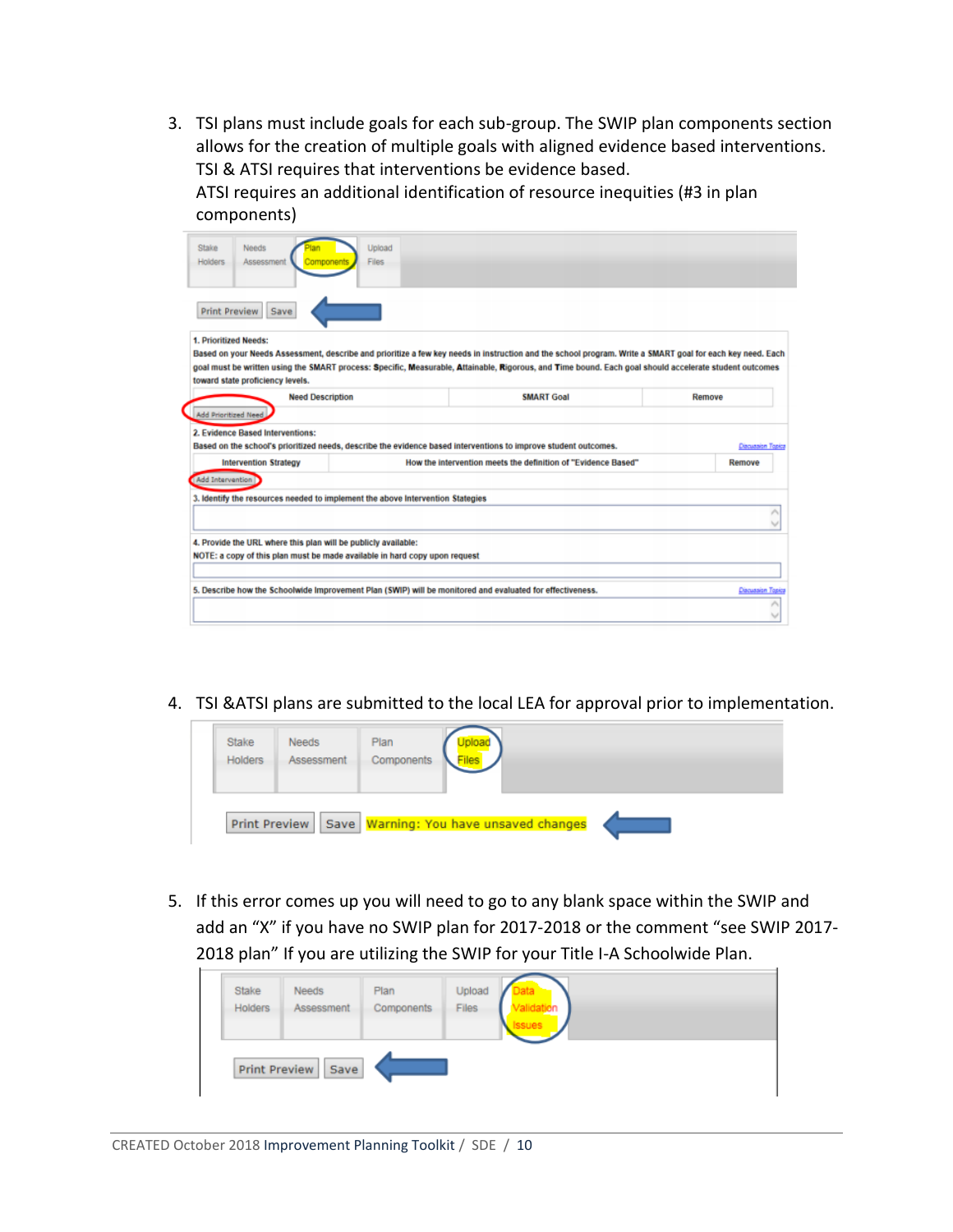# **APPENDIX C: RESOURCES**

| <b>Evidence for ESSA</b>                                                                                   | <b>Category</b> |
|------------------------------------------------------------------------------------------------------------|-----------------|
| This site provides up-to-date information regarding<br>programs that meet the ESSA standards for evidence. | Reading<br>Math |
| Center for Research and Reform in Education, John Hopkins University<br><b>Evidence for ESSA Website</b>   |                 |

| <b>Best Evidence Encyclopedia</b>                                                                                                         | Category                                           |
|-------------------------------------------------------------------------------------------------------------------------------------------|----------------------------------------------------|
| Access to summaries of scientific reviews related to<br>information about the strength of evidence supporting<br>programs in grades K-12. | Reading<br>Math<br>Science<br><b>School Reform</b> |
| John Hopkins University/ Center for Data-Driven Reform in Education<br>Best Evidence Encyclopedia Website                                 | Early Childhood                                    |

| <b>Results First Clearinghouse Database</b>                                                                                                                                                                                                     | <b>Category</b>     |
|-------------------------------------------------------------------------------------------------------------------------------------------------------------------------------------------------------------------------------------------------|---------------------|
| Access to information regarding the evaluation of programs<br>in social policy areas, including education. The site provides<br>rating, descriptions, outcomes, setting, and population<br>rating provided by multiple national clearinghouses. | Education<br>School |
| The PEW Charitable Trusts<br><b>Results First Clearinghouse Website</b>                                                                                                                                                                         |                     |

| <b>National Center on Intensive Intervention</b>                                                                                                                                                                                            | Category                   |
|---------------------------------------------------------------------------------------------------------------------------------------------------------------------------------------------------------------------------------------------|----------------------------|
| This tools chart presents information about academic<br>intervention programs. The four tabs on the academic<br>intervention chart include information and ratings on the<br>technical rigor of the studies including; study quality, study | Reading<br>Math<br>Writing |

CREATED October 2018 Improvement Planning Toolkit / SDE / 11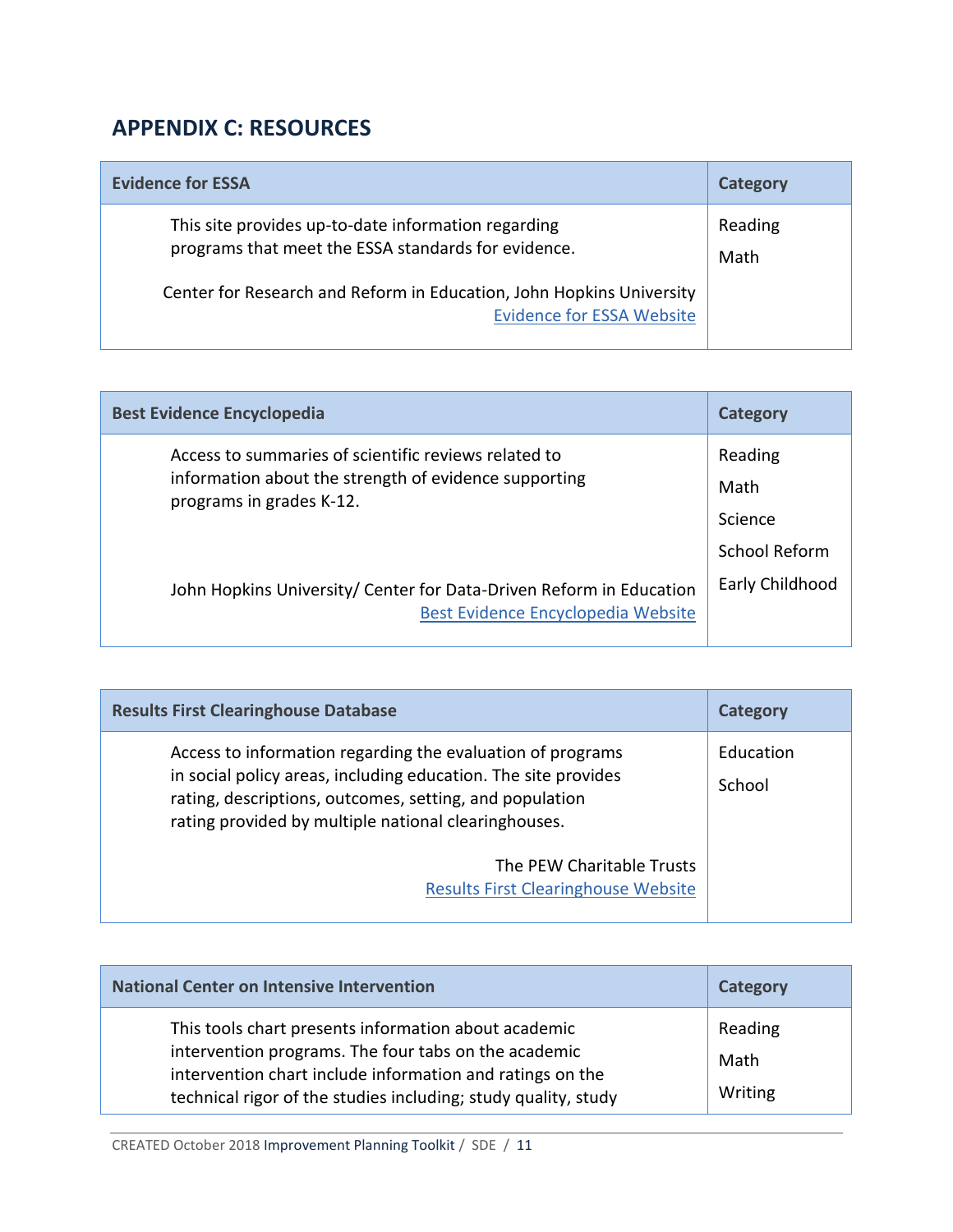| <b>National Center on Intensive Intervention</b>                                            | Category |
|---------------------------------------------------------------------------------------------|----------|
| results, intensity, and additional research.                                                |          |
| American Institutes for Research (AIR)<br>National Center on Intensive Intervention Website |          |

|                                                                                                                                                                                                                                                                                                                                                                                                                                                                                                                                                                                                                                                                    | <b>Evidence Based Intervention Network</b><br><b>Category</b> |
|--------------------------------------------------------------------------------------------------------------------------------------------------------------------------------------------------------------------------------------------------------------------------------------------------------------------------------------------------------------------------------------------------------------------------------------------------------------------------------------------------------------------------------------------------------------------------------------------------------------------------------------------------------------------|---------------------------------------------------------------|
| To support the use of evidence based interventions (EBI) in<br>Reading<br>schools, the Evidence Based Intervention Network (EBIN) was<br>Math<br>developed to provide guidance in the selection and<br><b>Behavior</b><br>implementation of EBI in the classroom setting. The EBIN has<br>an extensive resource base including evidence based<br><b>RTI</b><br>intervention briefs, video modeling of EBIs, information on<br>selecting and using EBI. Each of these resources has been<br>developed in collaboration with faculty and students from a<br>variety of universities.<br>University of Missouri<br><b>Evidence Based Intervention Network Website</b> |                                                               |

| RTI Action Network- A Program of the National Center on Learning<br><b>Disabilities</b>                                                                                                                                                                                                                                                                                                                                                                                                                                                                                                                                                                                                   | <b>Category</b>                                                                                  |
|-------------------------------------------------------------------------------------------------------------------------------------------------------------------------------------------------------------------------------------------------------------------------------------------------------------------------------------------------------------------------------------------------------------------------------------------------------------------------------------------------------------------------------------------------------------------------------------------------------------------------------------------------------------------------------------------|--------------------------------------------------------------------------------------------------|
| The RTI Action Network is dedicated to the effective<br>implementation of Response to Intervention (RTI) in school<br>districts nationwide. Our goal is to guide educators and<br>families in the large-scale implementation of RTI so that each<br>child has access to quality instruction and that struggling<br>students – including those with learning and attention issues<br>- are identified early and receive the necessary supports to<br>be successful. The RTI Action Network is a program of the<br>National Center for Learning Disabilities, funded by the Cisco<br>Foundation and in partnership with the nation's leading<br>education associations and top RTI experts. | <b>RTI</b><br>Tiered<br>Instruction<br>Ongoing<br>Student<br>Assessment<br>Family<br>Involvement |
| National Center for Learning Disabilities<br><b>RTI Action Network Website</b>                                                                                                                                                                                                                                                                                                                                                                                                                                                                                                                                                                                                            |                                                                                                  |